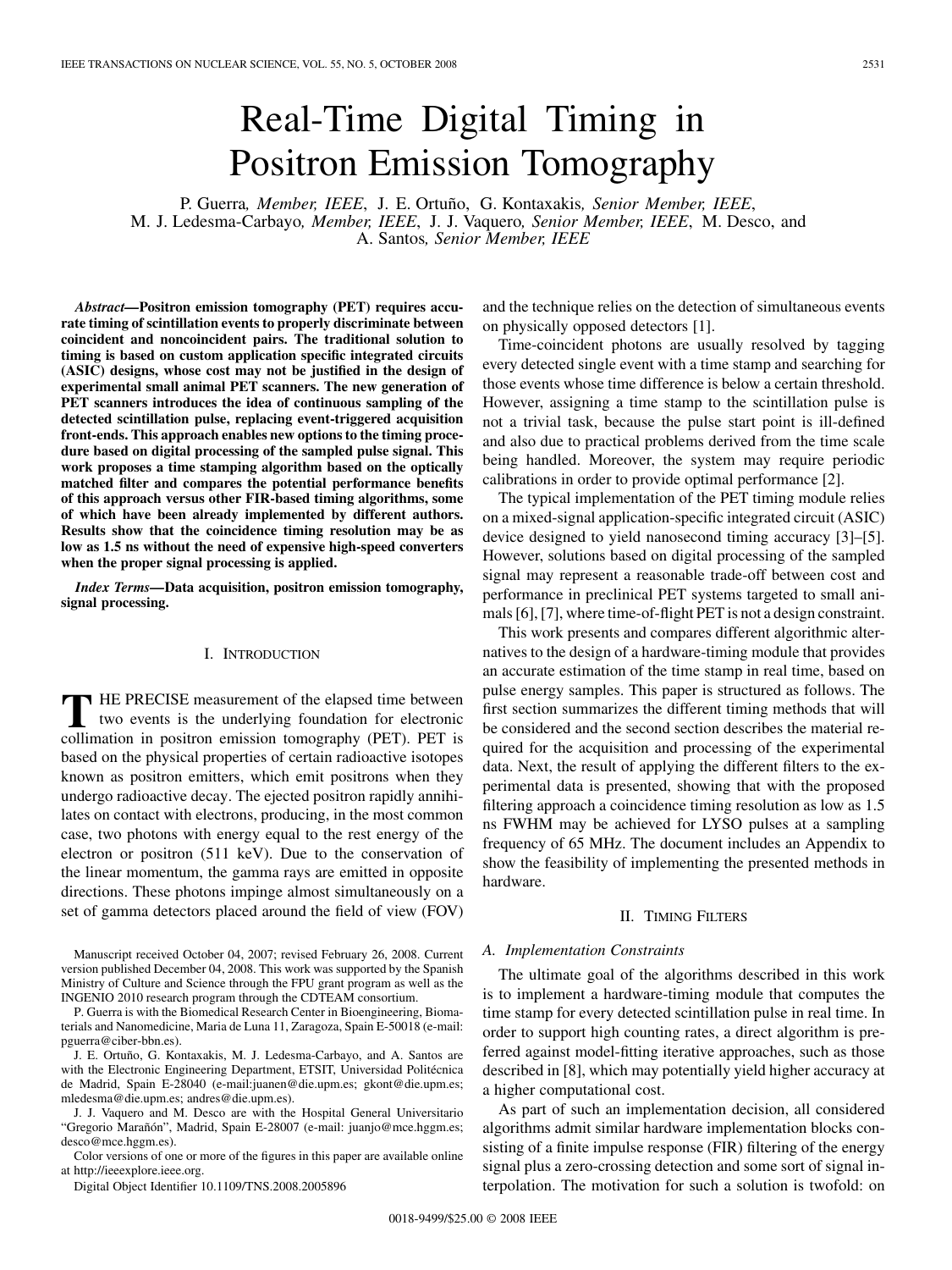the one hand the resulting datapath is very predictive in terms of latency and the number of clock cycles required to extract the time stamp, facts that lead to easy data pipelining, and on the other hand, FIR filters are very efficiently implemented in a field-programmable gate array (FPGA).

The discussion contained in this work focuses on the existing alternatives to the computation of the coefficients  $h[n]$  of the integrated hardware FIR filter and the impact that the selected method has on the timing resolution of the timing module.

The following equations assume an energy scintillation pulse  $p(t)$ , taken, for example, from the last dynode of a photomultiplier, sampled at a fixed frequency  $f_s$ . The sample pulse  $p[n]$ is filtered  $p_{\text{filter}}[n]$ , and is afterward interpolated back into the continuous as  $\hat{p}_{filter}(t)$ . The scintillation pulse  $p(t)$  is modeled by a biexponential function  $\lambda(t)$  characterized by its rise  $(\tau_R)$ and fall  $(\tau_F)$  times.

## *B. Constant Fraction Discriminator*

The simplest solution to digital timing consists of implementing the digital counterpart of the constant fraction discriminator (CFD), which is by far the most popular approach to timing in nuclear applications and whose main characteristic is maintaining a constant timing edge, since it is not affected by amplitude of the input pulse  $p(t)$ . Its principle of operation, as shown in (1), is as follows. The analogue signal is split into two components; one of them is time delayed  $D$  and the other is attenuated by the factor *CF;* afterwards, both branches are remixed and a comparator detects the zero-cross point  $\eta$ , which determines the signal timing.

$$
h_{\text{CFD}}(t) = \delta(t - D) - CF \cdot \delta(t)
$$

$$
\eta = \underset{t}{\arg} \{p(t) * h_{\text{CFD}}(t) = 0\} \tag{1}
$$

When it comes to implementing a digital version of equation (1), there is a need to design a noninteger digital delay  $\delta(t - D/T_s)$ , which admits several solutions depending on the chosen minimization criteria in order to approximate its ideal frequency, as thoroughly described in the literature [9]–[11].

$$
h_{\text{CFD}}[n] = \delta \left[ n - \frac{D}{T_s} \right] - CF \cdot \delta[n]
$$

$$
H_{\text{CFD}}(\omega) = \exp \left( j\omega \frac{D}{T_s} \right) - CF = \exp \left( e^{j\omega D'} \right) - CF
$$
(2)

The most simple and direct approximation of  $H(\omega)$  comes from computing and truncating the inverse Fourier transform of the ideal frequency response  $H(\omega)$  (2), which is a shifted and sampled version of the *sinc* function, as shown in (3).

$$
\mathfrak{F}^{-1}\left[e^{j\omega D'} - CF\right] = \frac{\sin(\pi(n - D'))}{\pi(n - D')} - CF \cdot \partial[n] \tag{3}
$$

In order to produce realizable fractional delay filters, some windowed  $w[n]$  finite length approximation has to be used. Under

these considerations, the digital CFD is expressed in terms of a digital FIR filter  $h_{\text{CFD}}[n]$  as follows.

$$
h_{\text{CFD}}[n] = \frac{\sin(\pi(n - D'))}{\pi(n - D')} \cdot w[n] - CF \cdot \partial[n] \tag{4}
$$

As with the standard CFD, the time stamp of the pulse  $p[n]$  is taken as the time point where the filtered signal crosses the zero level, though in the digital case, where only samples at fixed time points are available, it implies interpolating the filtered pulse  $p_{\text{CFD}}[n]$  in order to estimate the point  $\eta$  where the estimated continuous signal  $\hat{p}_{\text{CFD}}(t)$  would cross the zero level.

$$
p_{\text{CFD}}[n] = p[n] * h_{\text{CFD}}[n]
$$
  

$$
\hat{p}_{\text{CFD}}(t) = \text{interpolation}\{p_{\text{CFD}}[n]\}
$$
  

$$
\eta = \underset{t}{\arg}\{\hat{p}_{\text{CFD}}(t) = 0\}
$$
 (5)

#### *C. Linear Interpolation*

Linear interpolation may also be used for the direct computation of the pulse start point, based on the assumption that the rising edge may be linearly approximated. Despite its simplicity, this approach has proven to be accurate enough for the computation of the time stamp with LSO pulses shaped for 75 ns rise time and sampled at 40 MHz [12] and for LSO/LGSO integrated signals sampled at 45 MHz [13].

The linear interpolator, in the simplest form, takes into account two samples adjacent to the desired point. In this case, the sample m with the steepest slope  $p'[m]$  in the vicinity of the rise edge is considered for the computation of the line that passes through  $p[m]$  and  $p[m+1]$  and the zero crossing  $\eta$  of the interpolated line  $p_m[n]$  with the base level computed as shown in (6).

$$
m = \underset{n}{\arg \max} \{p'[n]\}
$$
  

$$
\hat{p}_m(t) = \text{interpolation}\{p_m[n]\}
$$
  

$$
\eta = \underset{n}{\arg}\{\hat{p}_m(t) = 0\}
$$
 (6)

The previous expression can also be reformulated as a pulse filter plus interpolation to compute the crossing point with the base line, as shown in (7), taking into account that  $h_{\text{DIF}}[n]$  is a discrete differentiator [14].

$$
m = \underset{n}{\arg \max} \{ p[n] * h_{\text{DIF}}[n] \}
$$

$$
\eta = m - \frac{p[m]}{p[n] * h_{\text{DIF}}[n]|_m} \tag{7}
$$

#### *D. Classical Matched Filter*

Another possible approach to timing is based on the correlation between the sampled pulse and a reference template of the scintillation pulse. In this situation, the criterion is that the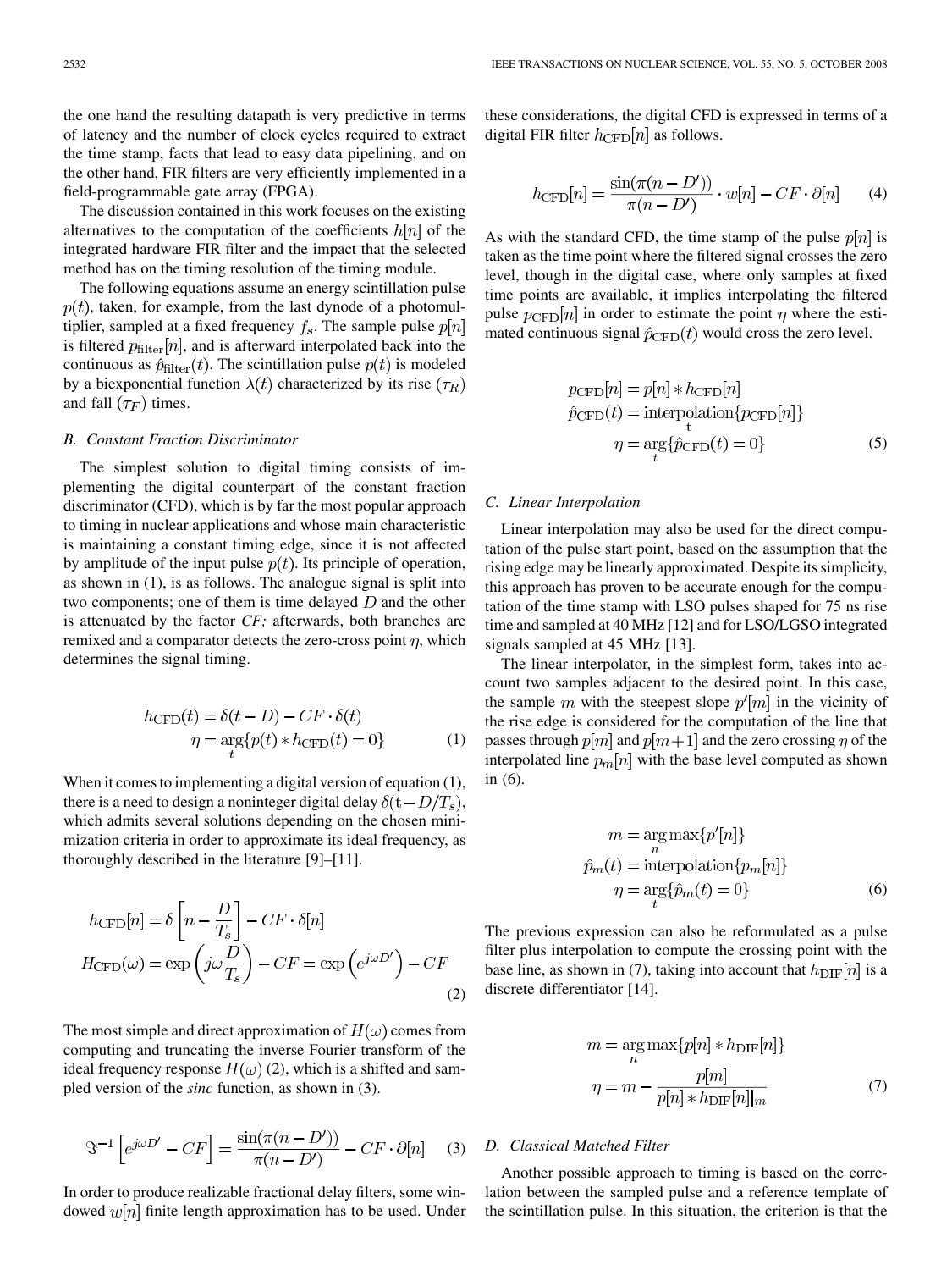

Fig. 1. Pulse output of the CFD with an analogue delay of 15 ns and a constant fraction of 0.3 and output of the digital CFD for the same pulse sampled at 60 MHz, with an equivalent delay of 15 ns and a constant fraction of 0.3.

(9)

 $\sim$  2.8

 $\mathbf{v} = \mathbf{v}$ 



Fig. 2. Error distribution in [0,1] and the fitted 4th order polynomial.

timing of the pulse is the point where the correlation is at maximum. This can be formulated in terms of an FIR filter  $h_{\text{MF}}[n]$ , which is derived from the reference pulse  $\lambda[n]$ , either based on experimental data or on nominal values. In the latter case

$$
h_{\text{MF}}[n] = \lambda_s[n]
$$
  
\n
$$
= \frac{A}{\tau_F - \tau_R} \left( \exp\left( -\frac{n \cdot T_s}{\tau_F} \right) - \exp\left( -\frac{n \cdot T_s}{\tau_R} \right) \right),
$$
  
\n
$$
h'_{\text{MF}}[n] = \frac{A \cdot T_s}{\tau_F - \tau_R} \left( -\frac{\exp\left( -\frac{n \cdot T_s}{\tau_F} \right)}{\tau_F} + \frac{\exp\left( -\frac{n \cdot T_s}{\tau_R} \right)}{\tau_R} \right),
$$
  
\n
$$
\hat{p}_{\text{MF}}(t) = \text{interpolation } t\{p[n] * h_{\text{MF}}[n] \},
$$
  
\n
$$
p = \text{argmax} \{\hat{p} \cdot (t)\}
$$

$$
\eta = \underset{t}{\arg \max} \{ \hat{p}_{\text{MF}}(t) \},
$$
  

$$
\eta = \underset{t}{\arg \{\text{interpolation}\{p[n] * h'_{\text{MF}}[n]\}} = 0 \},
$$

where  $h'_{\text{MF}}[n]$  is the first derivative of the impulse response and the time stamp  $\eta$  is computed as the point where the interpolated filtered pulse  $\hat{p}_{\text{MF}}(t)$  crosses the zero level.

## *E. Optical Matched Filter*

The last considered solution is the use of an optical matched filter that, like the matched filter, originally comes from communication theory, in particular from the design of optical receivers that are robust against uncertainty in the statistics of the observation process in photodetection. This family of filters are described in full detail in [15] and was first proposed for timing in PET in [16] from a theoretical point of view, although no actual implementation is known to date.

The filter design starts with the definition of a filtered Poisson process  $i_s(t)$  for the output of the photodetector, with the addition of an independent zero-mean thermal noise process  $i_{\text{th}}(t)$ that corrupts the detected current signal  $i(t)$ .

$$
i(t) = q \sum_{i=1}^{N_t} g_k \partial(t - \tau_k) + i_{\text{th}}(\tau), \tag{10}
$$

where  $N_t$  is an inhomogeneous Poisson counting process such that  $N_t$  is the number of photoelectrons generated during the period [0,t],  $\tau_k$  is the emission time of the  $k^{\text{th}}$  electron and  $q_k$  are independent and identically distributed random variables that model the number of secondary electrons generated for each primary photoelectron with mean  $E{g}$ . Here, q is the electronic charge and the detector impulse response is assumed to be  $g_k \delta(t)$ , where  $\delta(\bullet)$  is the Dirac delta function.

The intensity  $\lambda(t)$  of the inhomogeneous Poisson process  $N_t$ is related to the incident scintillation pulse  $p(t)$  and is decomposed into signal  $\lambda_s(t)$  and the dark current rate from the photodetector  $\lambda_d$ . (Background radiation can also be lumped into this term).

$$
\lambda(t) = \lambda_s(t) + \lambda_d
$$
  

$$
\lambda_s(t) = \frac{A}{\tau_F - \tau_R} \left( \exp\left(-\frac{t}{\tau_F}\right) - \exp\left(-\frac{t}{\tau_R}\right) \right)
$$
(11)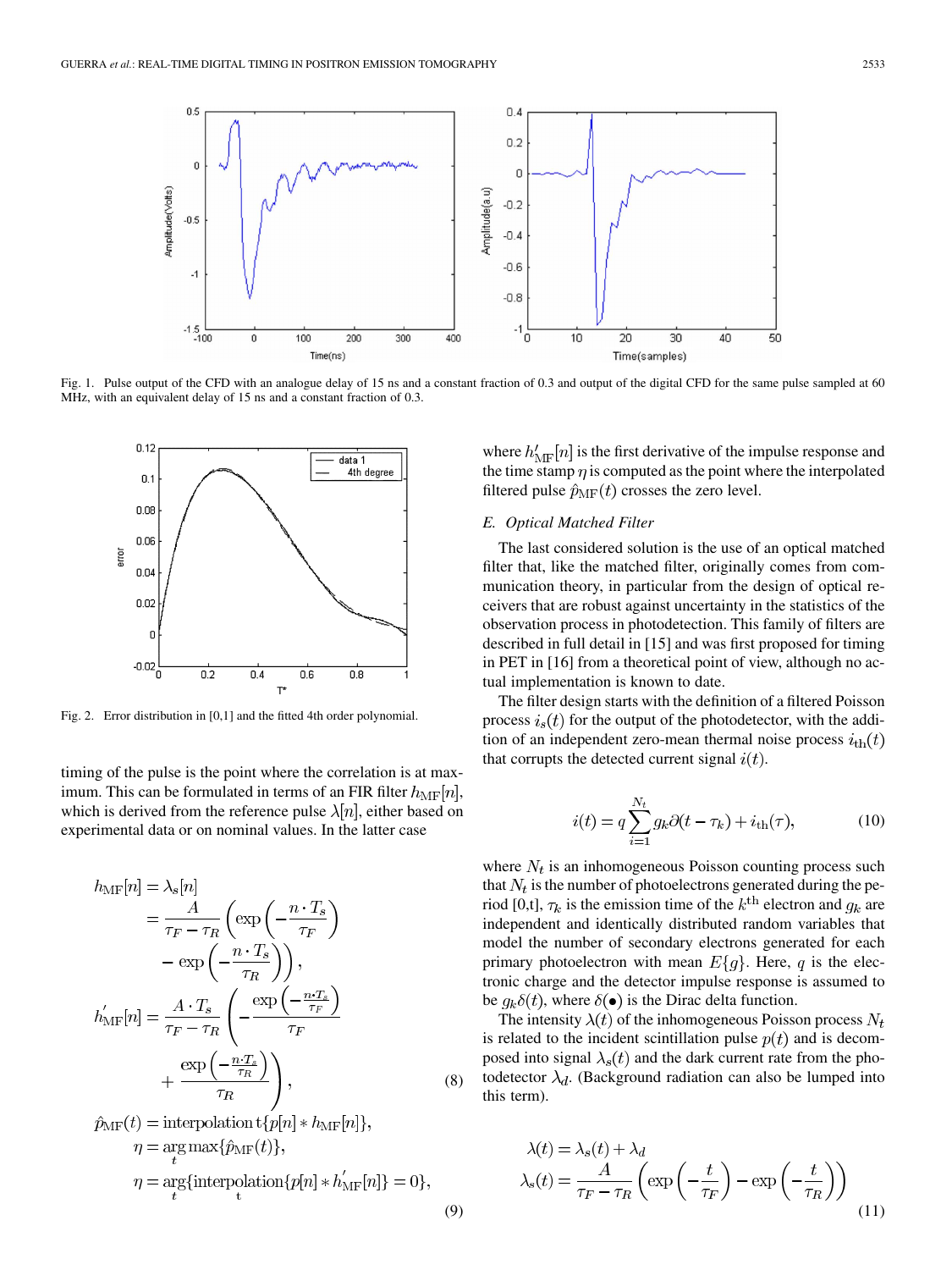

Fig. 3. Sample of a LYSO scintillation pulse (left) and the corresponding time estimates vs. the introduced delay with the optical filter (\*) and the classical matched filter (o) (right).



Fig. 4. Absolute (left) and normalized (right) singles timing resolution with different algorithms: linear interpolation  $(+)$ , CFD  $(\blacktriangledown)$ , matched filter (o) and optical filter (\*) for sampling frequencies ranging from 40 to 110 MHz.



Fig. 5. Optical filter after self-calibration (o) vs. the noncorrected results (\*).

The observed signal  $y(t)$ , which is a filtered version of the detected current signal  $i(t)$ , is corrupted by thermal noise that is

assumed to be white and Gaussian with a spectral density of  $N_{\rm o}/2$ .

$$
y(t) = q \sum_{i=1}^{N_t} g_k h_{\text{OMF}}(t - \tau_k) + \int_o^t i_{\text{th}}(\tau) h_{\text{OMF}}(t - \tau) d\tau
$$
  
=  $\lambda(t) + w(t)$  (12)

The process  $y(t)$  tends to a Gaussian process in  $[0, T]$  with mean  $\mu$ , and variance  $\sigma^2$  equal to

$$
\mu = \int_{o}^{T} \lambda_{s}(t)h_{\text{OMF}}(T-t)dt,
$$

$$
\sigma^{2} = \int_{o}^{T} [\lambda_{s}(t) + R_{n}(t)]h_{\text{OMF}}^{2}(T-t)dt,
$$

$$
R_{n}(t) \stackrel{\triangle}{=} \frac{N_{0}}{2} \frac{1}{q^{2}E\{g^{2}\}} + \lambda_{d},
$$
(13)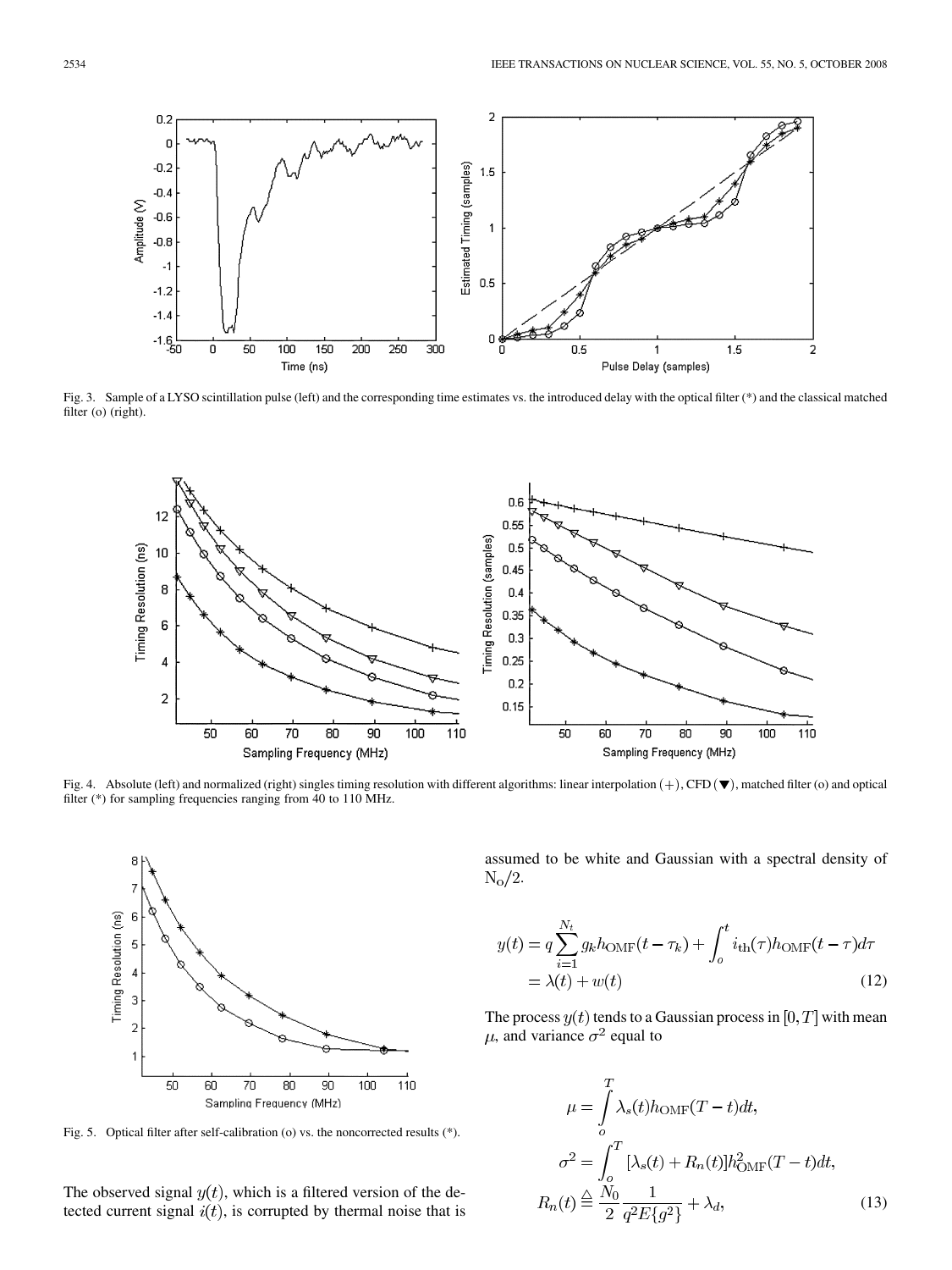where the term  $R_n$  incorporates the effects of dark current and thermal noise. Within this formulation, the optical matched filtering problem is obtained by the maximization of the observed signal  $(y(t))$  to noise ratio over all possible filter impulse responses  $(h_{\text{OMF}}(t))$ , which in the case of fixed  $\lambda_s(t)$  and  $R_n$  is given by [15], as follows:

$$
h_{\text{OMF}}(t) = \frac{\lambda_s(-t)}{\lambda_s(-t) + \lambda_d + \frac{N_o}{2}}\tag{14}
$$

Under these definitions, the linear estimator that provides the pulse starting point results from maximizing the interpolated filtered pulse, as shown in the following expression:

$$
\hat{p}_{\text{OMF}}(t) = \underset{t}{\text{interpolation}} \{p[n] * h_{\text{OMF}}[n]\},
$$
\n
$$
\eta = \underset{t}{\text{arg max}} \{\hat{p}_{\text{OMF}}(t)\},
$$
\n
$$
\eta = \underset{t}{\text{arg}} \{\text{interpolation}\{p[n] * h'_{\text{OMF}}[n]\} = 0\},
$$
\n(15)

where  $h_{\text{OMF}}[n]$ , and its first derivative  $h'_{\text{OMF}}[n]$ , are functions of the underlying pulse parameters and the time stamp  $\eta$  is computed as the point where the interpolated filtered pulse  $\hat{p}_{\text{OMF}}(t)$ crosses the zero level.

#### *F. Calibration*

Time-stamp estimation algorithms show nonlinearities that are susceptible to being automatically corrected. A solution to this problem has been previously reported in [17]. This subsection details an alternative approach, which has been developed during the course of this work.

The error of the time stamp is a function of the sampling phase with periodicity equal to the sampling period  $T_s$ . Therefore, in order to develop a calibration method, it is enough to analyze the estimation error within  $[0, T_s]$ .

It is assumed that there is no correlation between the scintillation events and the sampling clock and therefore in the ideal case the timing error must be uniformly distributed in  $[0, T_s]$ . However, experimental distributions of the time stamp error show a nonuniform distribution of the error, which is mainly due to the method nonlinearities. The aim of the calibration method is to find the transformation that equalizes the histogram and to use this transformation to correct every time stamp. This is achieved based on an estimation of the error function that results from sorting  $N$  observed time stamps based on their fractional part  $\text{fract}(\tau)$  and using the position  $k(i)$  of the time stamp i in the sorted list to eliminate the bias on the time stamp  $\tau(i)$  to obtain the linearized value  $\tau_k^*(i)$ , as it is described in the following algorithm.

$$
\widetilde{\tau}(i) = \text{fract}(\tau(i)) = \tau(i) - \lfloor \tau(i) \rfloor, \n0 \leq \widetilde{\tau}(i) < 1, \forall i \in [0, N - 1] \nk(i) = \text{sort}(\widetilde{\tau}(i)) \leftrightarrow \widetilde{\tau}(k(i)) \leq \widetilde{\tau}(k(i+1)) \n\forall i \in [0, N - 1]
$$

$$
\overline{\tau}^*(i) = \frac{k(i)}{N}
$$
  
\n
$$
\tau^*(i) = \lfloor \tau(i) \rfloor + \overline{\tau}^*(i)
$$
 (16)

Under these definitions, the estimation error  $\varepsilon(i)$  associated with each time stamp is as follows.

$$
\varepsilon(i) = \frac{k(i)}{N} - \stackrel{\smile}{\tau} (k(i)) \tag{18}
$$

Afterwards, a polynomial function  $f(x)$  of order m is computed to represent the nonlinear relationship between the fractional part  $\tilde{\tau}$  (*i*) of the time stamp provided by the algorithm and the related error  $\varepsilon(i)$ .

$$
f(\breve{\tau}) = \sum_{j=0}^{m-1} a_j \; \breve{\tau}^j \tag{18}
$$

Once the function is evaluated, the time stamp is updated as follows:

$$
\hat{\tau}(i) = \tau(i) + f(\breve{\tau}(i))\tag{18}
$$

The polynomial coefficients are restricted to satisfy the condition that the error function is periodical, that is  $f(0) = f(1)$  and therefore:

$$
f(0) = f(1) \Rightarrow \sum_{j=1}^{m-1} a_j = 0.
$$
 (20)

The polynomial coefficients  $a_i$  are computed from the single list through linear least squares optimization with linear constraints, being Fig. 2 an example of such computation. This computation may be either offline, during the initial calibration steps, or online during acquisition. In the latter case, an intermediate memory buffer would be required to temporally store singles while computing polynomial coefficients in a first pass and correcting time stamps in a second pass. Nevertheless, the on-line approach is presently discarded until an adequate processing architecture that prevents an increase in the dead time of the scanner is defined.

#### III. MATERIALS AND METHODS

The experimental data have been obtained with a reengineered version [18] of the phoswich detector originally developed for the NIH ATLAS [19], whose energy dynode has been sampled at 625 MHz ( $Ts = 1.6$  ns) with a TDS5054B digital oscilloscope (Tektronix, Beaverton, OR, USA).

The detector consists of two  $13 \times 13$  crystals layers, with the front crystal layer assembled of  $1.45 \times 1.45 \times 7$  mm cerium-doped lutetium-yttrium orthosilicate (LYSO) and the back layer made of  $1.45 \times 1.45 \times 8$  mm cerium-doped gadolinium orthosilicate (GSO) with a  $1.45 \times 1.45$  pitch. The  $20 \times 20$  mm GSO back layer is optically coupled to a Hamamatsu R8520-C12 photomultiplier tube.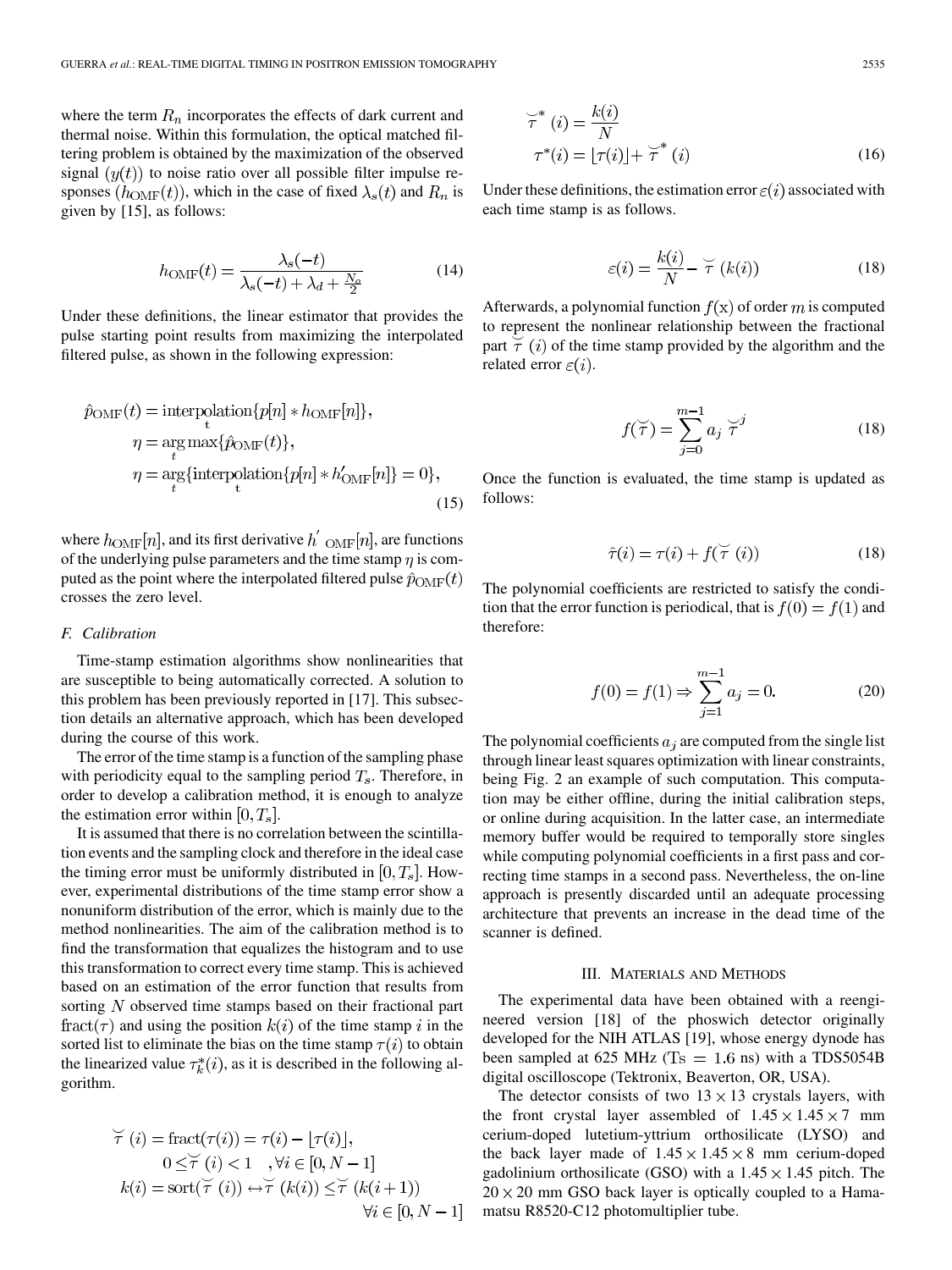| Filter Type             | Resolution (ns) | Resolution (ns) | Resolution (ns) |
|-------------------------|-----------------|-----------------|-----------------|
|                         | @ 50 MHz        | @ 65 MHz        | @ 80 MHz        |
| Linear                  | 11.80           | 8.71            | 6.77            |
| <b>CFD</b>              | 10.82           | 7.32            | 5.11            |
| Matched (MF)            | 9.33            | 5.97            | 4.02            |
| Optical (OMF)           | 6.12            | 3.61            | 2.34            |
| Optical<br>(MF+calibr.) | 4.75            | 2.52            | 1.55            |

TABLE I SINGLE TIMING RESOLUTION (FWHM) IN THE FREQUENCY RANGE OF INTEREST



Fig. 6. Self-calibrated optical filter (▼), noncalibrated optical filter (\*) and matched filter (o) for sampling frequencies of 78 MHz, 62 MHz, 52 MHz and 39 MHz with shaping constants between 0 and 14 ns. (a) @78 MHz (b) @62 MHz (c) @52 MHz (d) @39 MHz.

The acquired data has been processed and analyzed with Matlab R13 (The Mathworks, Natick, MA, USA). The energy of 10 000 LYSO scintillation pulses was recorded with the TDS5054B oscilloscope and each of these pulses was subsampled by a factor between 5 and 15 with a variable offset, in order to generate a dataset of pulses at sampling frequencies ranging between 41 and 125 MHz with a known relative delay.

The digital CFD is configured for a 10 ns digital delay and a CF equal to 0.8, which is the combination of values that yielded the best results for this filter. The linear interpolation replicates the algorithm described in [12]. The correlation template was derived assuming a decay constant of 40 ns and a rise constant of 10 ns. The optical filter was computed based on the same template as before and noise estimation based on the actual data.

## IV. RESULTS

The presented timing algorithms have been applied to each subsampled and delayed version of the original pulse and the error between the generated time stamp and the expected result was recorded. This procedure was performed because, although the actual start point of each pulse is unknown, the different samples of the original pulse are spaced by  $Ts = 1.6$  ns, therefore the timing estimator is expected to grow linearly with the known delay. As an example, Fig. 3 (right) shows the estimated delay versus the actual delay of the matched filter and the optically matched filter for a fixed scintillation pulse shown in Fig. 3 (left) as the sampling phase between the pulse and the clock varies from 0 to 2 samples. As shown, the timing estimator fluctuates around the expected value.

Repeating this approach for the 10 000 pulses of the set, we have estimated the timing resolution at full-width-at-half maximum (FWHM) for sampling frequencies ranging between 40 and 125 MHz, as shown in Fig. 4. It seems obvious that the higher the sampling frequency, the finer the timing resolution. However, as the normalized resolution in Fig. 4 (right) shows,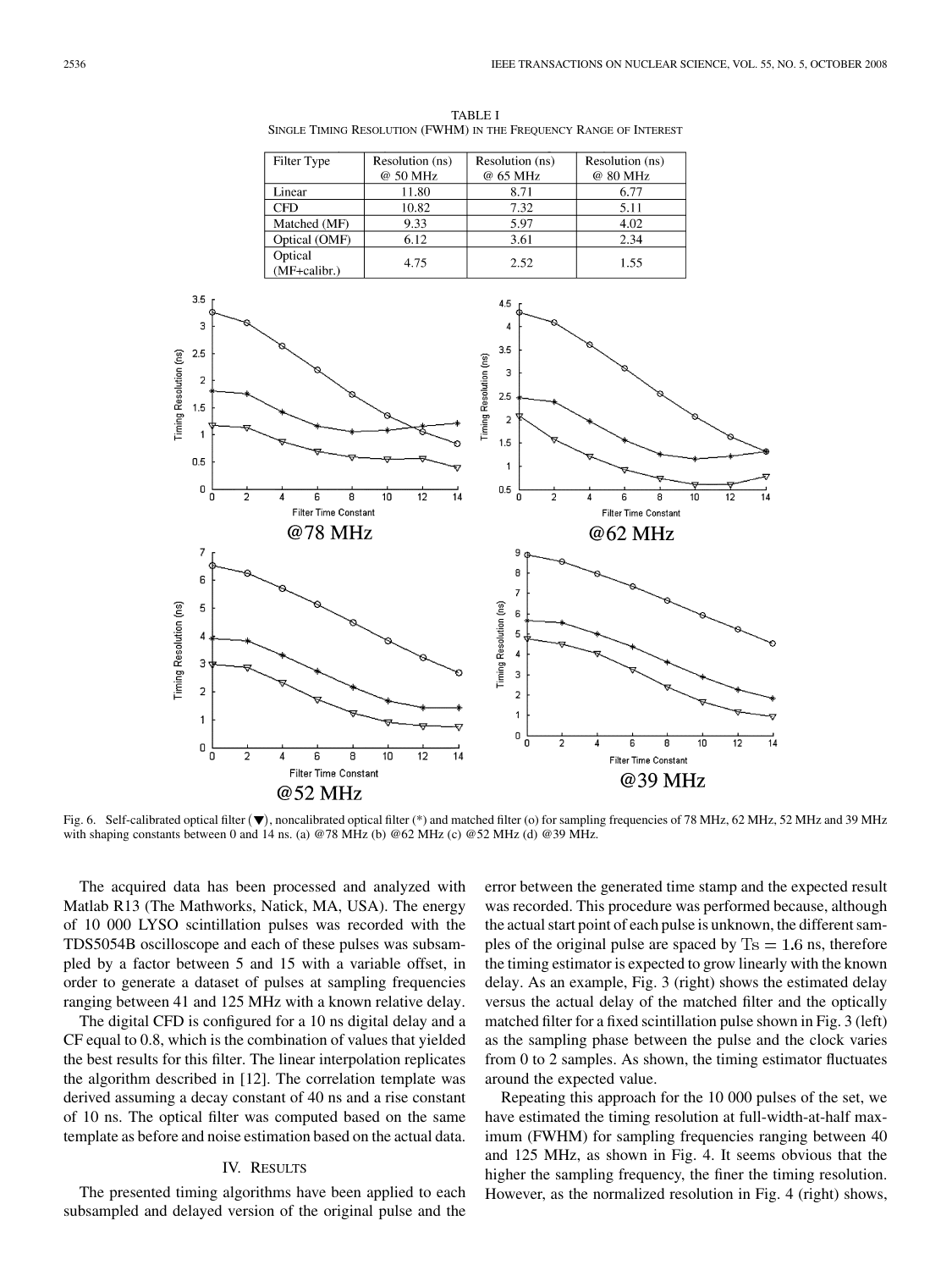

Fig. 7. Block diagram of the timing module.



Fig. 8. VHDL simulation of the timing module before polynomial correction. The input energy, the FIR filter output and the final divider output are highlighted with bubbles.



Fig. 9. Datapath for the polynomial error estimation block.

resolution improvements are exclusively due not only to the increasing sampling frequency, but also to a better performance of the estimation algorithm, which provides an increasing refinement of the sampling.

One interesting observation is that the single timing resolution improves as more knowledge about the reference pulse is included, starting from linear interpolation that assumes very

little about the reference pulse and ending with the optical filter, that includes shape and noise statistics.

From a practical point of view, we are particularly interested in the expected timing resolution for sampling frequencies over the 50–80 MHz range, where it is feasible to integrate the digital processing electronics into a medium-cost FPGA. Table I summarizes interpolated results in this range and shows that, within these sampling frequencies, the optical filter outperforms other filter designs.

As observed Fig. 3 (right), timing estimators introduce systematic errors that can be estimated and compensated for based on the acquired data, without any previous calibration. Because of this compensation, the timing resolution of the optical filter is even further reduced, as shown in Table I and Fig. 5.

The results summarized in these plots are compatible with those presented by other authors in [6], [7], [20]–[22], but nevertheless the latter represent single points of the much wider design space covered in this work.

Although it is commonly accepted that the shorter the rise time of the scintillation pulse the better the time resolution,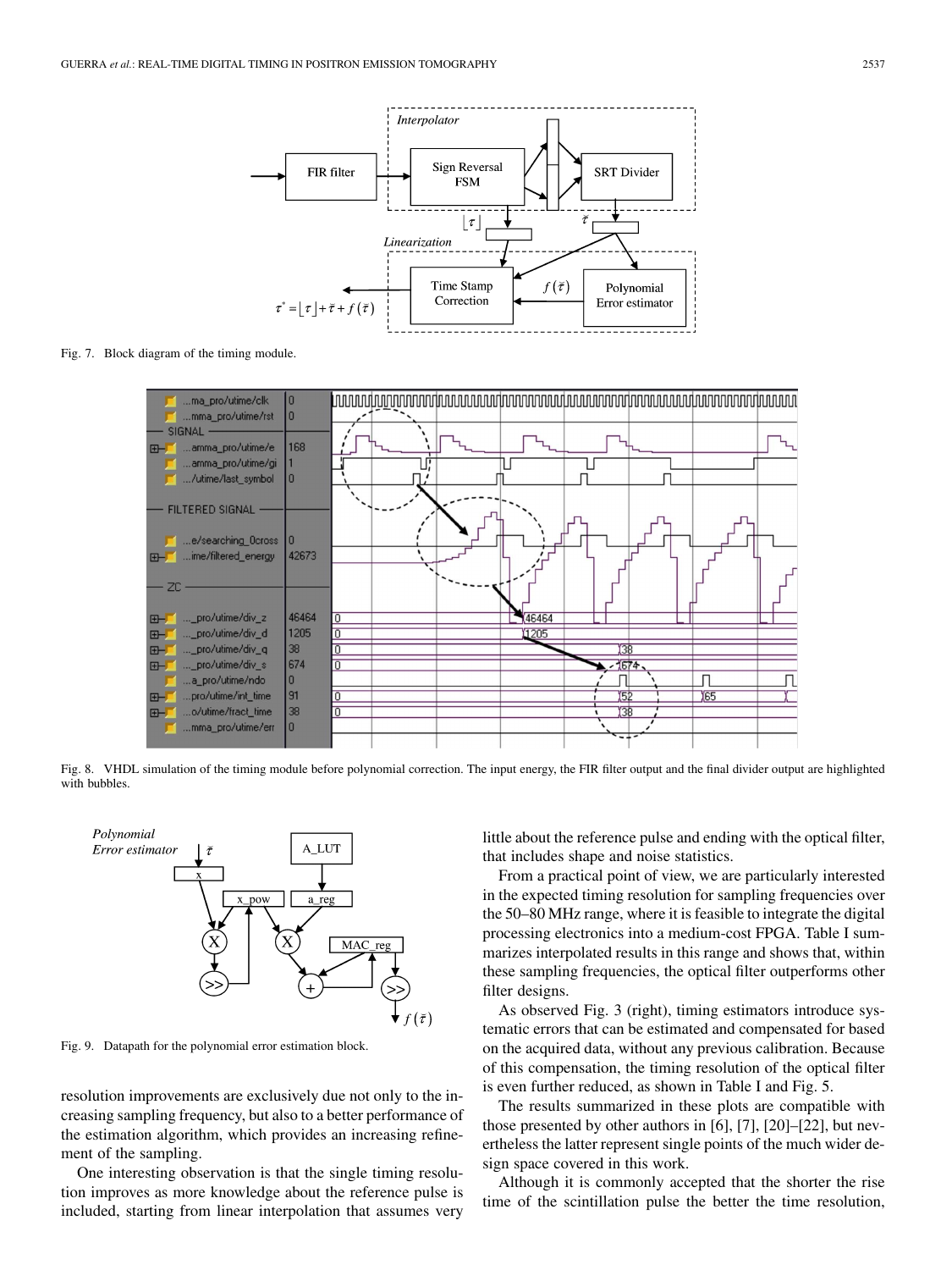when it comes to timing by digital means, some smoothing is required in order to capture as many samples from the rising edge as possible. Therefore, we have also analyzed the impact of a slightly different electronics that would introduce further shaping on the energy signal pulse, whose measured rising time is 10 ns, before sampling. To emulate this electronics, a new dataset was created by filtering the original energy signals at 625 MHz with a Gaussian filter of variable time constant between 0 and 14 ns, before applying decimating data and applying again the previously described timing algorithms.

Fig. 6 shows the benefits of a slight increase in the signal rise time, that will introduce no significant change in the acquisition dead time and which additionally may provide some improvements regarding energy estimation. These results suggest that it is possible to achieve single timing resolutions below 1.0 ns (FHWM), that is, 1.41 ns in coincidence mode, when the proper smoothing is selected, even at modest sampling frequencies, when the proper filter and shaping time are selected. However, the actual figure varies significantly with the scintillation crystal, the sampling frequency, and filter type.

# V. CONCLUSION

This work analyzes the expected resolution of the time stamp when computed by digital means for a LYSO pulse with a nominal rise time of 10 ns and a decay time of 40 ns. Different algorithms with a similar hardware implementation were considered in the analysis. In all cases, the time stamp was computed after filtering the input energy signal and finding its zero crossing through interpolation. The motivation to a solution of this type versus other more elaborated solutions was that FIR filtering and dividing are common operations in signal processing that are easily and efficiently implemented on programmable hardware, enabling direct real-time computation of the time stamp. As an example case, the implementation of an optical matched filter is described in the Appendix, including HDL simulations that show the real time feasibility of methods. For instance, the implemented hardware block is able to compute a new time stamp every 13 clock cycles, i.e., around 5 Mcps for a 65 MHz sampling clock.

Some of the presented methods, namely the matched filter and the optical filter, require a template of the expected input signal, in which case the reference is derived from the two-exponentials model, which is suitable for describing pulses from most scintillators. This model-based approach has the advantage of not requiring previous preprocessing or calibration in order to compute the adequate filter response at the cost of potential performance degradation when the template does not match the actual scintillation pulse shape.

Filter performance has been analyzed for a wide range of sampling frequencies and it has been shown that, within the sampling rate of interest (around 40–100 MHz), results are promising, as most of them provide enough resolution for the application of a 10 ns timing window, and in the particular case of the optically matched filter it seems feasible to apply a 5 ns timing window.

However, we must be aware that the presented results are applicable to a single detector and neglect fixed point effects as well as timing variations due to component and clock jitter among several detectors in the ring. Some of these uncertainties may be compensated by calibration and some not, and the impact of these on timing resolution is open for further investigation.

# APPENDIX HARDWARE IMPLEMENTATION

To show the feasibility of the presented methods for real-time digital timing, a timing block that combines the timing algorithm described in (15) and the correction methods of (20) was described with VHDL and synthesized with ISE 8.3 (Xilinx Inc., San José, CA, USA) into a Virtex-II FPGA from Xilinx.

The timing module assumes that polynomial coefficients are computed beforehand during calibration.

The implemented timing module comprises the following subunits, as shown in Fig. 7:

- An FIR filter, which is implemented as a 16-tap distributed filter and generated with the core generator Coregen from Xilinx,
- an interpolation unit, consisting of a zero-crossing (ZC) detector and a nonrestoring fixed point Sweeney, Robertson, Tocher (SRT) divider, and
- a polynomial linearization block.

The FIR filter processes the scintillation pulse energy at the sampling frequency and, as previously explained, its output has an abrupt transition from positive to negative values that is related to pulse timing. Fig. 8 shows the waveforms of a VHDL simulation, where the sequence of events is highlighted. A finite state machine (FSM) monitors for the sign transition of the filtered energy signal and performs a fixed point division to interpolate the zero crossing point, based on the values of the last positive and first the negative values of the filtered energy signal  $p_{\text{OMF}}[n]$ . The result of this division provides the fractional part  $\overline{\tau}$  of the time stamp, whose value is corrected by the linearization block in order to compensate for the method's nonlinearities.

The timing block is pipelined in such a way that a new time stamp may be computed every 13 clock cycles, being the limiting factor the area/performance trade-off adopted at the SRT divider. Figure shows an VHDL simulation of the first two blocks, where the input energy, the filtered energy and the division output are highlighted with dashed circles.

The main complexity of the linearization block lies in the polynomial error estimation block, which can with a look-up table or with the datapath is shown in Fig. 9. For its development, (18) is unrolled into two branches, one to iteratively compute the powers of  $\tau$  and another to compute the summation as a sequence of multiplication and accumulations, as follows.

$$
y_0 = 1
$$
  
\n
$$
y_j = x^j = x \cdot y_{j-1}
$$
  
\n
$$
f_0 = a_0
$$
  
\n
$$
f^j = f^{j-1} + a_j \cdot y_j
$$
\n(21)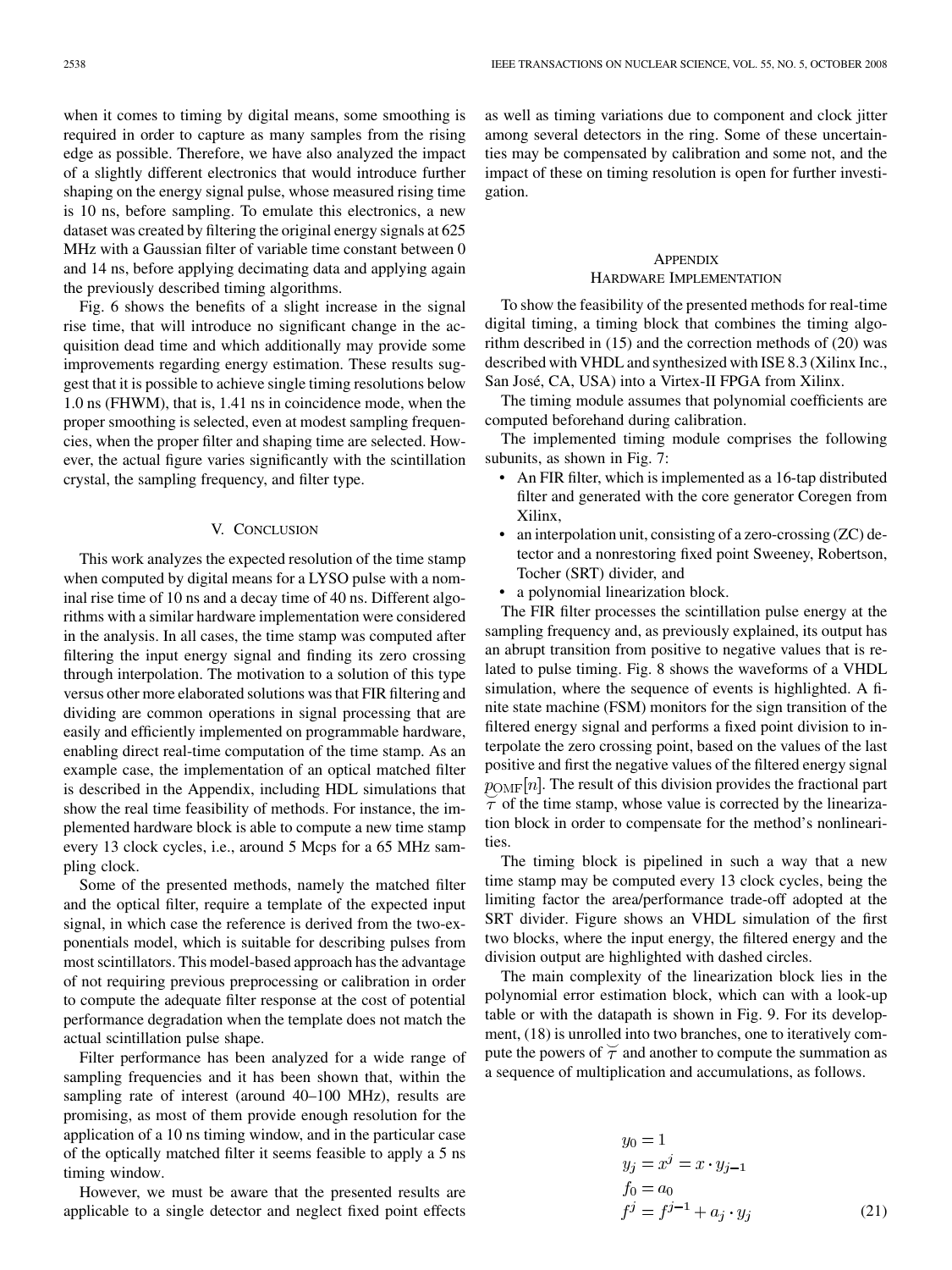

Fig. 10. VHDL simulation of the polynomial correction module.

For a proper fixed point implementation of (21), the FPGA must also deal with data scaling and with the architectural properties of the device, particularly the presence of  $18 \times 18$ embedded multipliers. For the discussion, we consider that the fixed point representation of the different powers  $x^i$  of x is (1.17), that is 18 bits and a scale factor of  $2^{-N}$  with  $N = 17$ . Moreover, the fixed point representation for the polynomial coefficients  $a_j$  is (A,0), with an implicit scale factor of  $2^{-M}$ . The output values  $f$  are represented with P bits and an implicit scale factor of  $2^{-M}$ .

$$
a'_{i}|_{(A,0)} = a_{i} \cdot 2^{M}
$$
  
\n
$$
y_{1}|_{(1,N)} = x|_{(1,N)} = x \cdot 2^{N}
$$
  
\n
$$
y_{j}|_{(1,2N)} = (x|_{(1,N)} \cdot y_{j-1}|_{1,N})
$$
  
\n
$$
y_{j}|_{(1,N)} = y_{j}|_{1,2N} \gg N
$$
  
\n
$$
f_{0}|_{(P-N,N)} = a'_{0}|_{A,0} \cdot 2^{N}
$$
  
\n
$$
f_{j}|_{(P-N,N)} = f_{j-1}|_{(P-N,N)} + a_{j}|_{(A,0)} \cdot y_{j}|_{(1,N)}
$$
 (22)

Figure shows the simulation of the polynomial error estimation block, taking as input the time stamp value provided by the interpolator block and, for the polynomial  $(-348 \cdot x^4 + 952 \cdot x^3 964 \cdot x^2 + 360 \cdot x - 2 \cdot 2^{-9}$ , values that were obtained from experimental data based on the linearization method described. In this example, the fractional part of the time stamp is estimated as  $38<sub>(1.8)</sub>$ , which is equivalent to  $19456<sub>(1.17)</sub>$ , and the module produces after six clock cycles  $f = 33$ , which represents the value 0.0645 in the fixed point simulation, whereas the actual value of  $f$  in the floating point simulation would be 0.0647.

Finally, the analysis results show the feasibility of the proposed timing module, requiring as little as  $2 \text{ } MULT1 \text{ } 8 \times 18$ , 1590 *flip-flops* and 1419 look-up tables *LUTs*, values that represent less than 50% of the resources in the smallest available Virtex-II and barely 2% in the biggest device.

#### ACKNOWLEDGMENT

The authors thank SUINSA Medical Systems Engineering Department for providing the detector that was used to acquire the experimental data.

#### **REFERENCES**

- [1] G. Kontaxakis, "Positron emission tomography," in *Encyclopedia of Medical Devices and Instrumentation*. New York: Wiley, 2006, pp. 406–418.
- [2] C. J. Thompson and A. L. Goertzen, "A method for determination of the timing stability of PET scanners," *IEEE Trans. Med. Imag.*, vol. 24, no. 8, pp. 1053–1057, 2005.
- [3] E. Raisanen-Ruotsalainen, T. Rahkonen, and J. Kostamovaara, "An integrated time-to-digital converter with 30-ps single-shot precision," *IEEE J. Solid-State Circuits*, vol. 35, no. 10, pp. 1507–1510, 2000.
- [4] P. Dudek, S. Szczepanski, and J. V. Hatfield, "A high-resolution CMOS time-to-digital converter utilizing a Vernier delay line," *IEEE J. Solid-State Circuits*, vol. 35, no. 2, pp. 240–247, Feb. 2000, 2000.
- [5] B. K. Swann *et al.*, "A 100-ps time-resolution CMOS time-to-digital converter for positron emission tomography imaging applications, *IEEE J. Solid-State Circuits*, vol. 39, pp. 1839–1852, 2004.
- [6] A. Mann *et al.*, A Sampling ADC Data Acquisition System for Positron Emission Tomography. pp. 296–300.
- [7] G. Hegyesi et al., "Ethernet based distributed data acquisition system for a small animal pet," *IEEE Trans. Nucl. Sci.*, vol. 53, no. 4, pp. 2112–2117, 2006.
- [8] A. Bousselham and C. Bohm, "Sampling pulses for optimal timing," *IEEE Trans. Nucl. Sci.*, vol. 54, no. 2, pp. 320–326, 2007.
- [9] P. Soo-Chang and W. Peng-Hua, "Closed-form design of all-pass fractional delay filters," *IEEE Signal Process. Lett.*, vol. 11, no. 10, pp. 788–791, 2004.
- [10] D. Tian-Bo, "Noniterative WLS design of allpass variable fractionaldelay digital filters," *IEEE Trans. Circuits Syst. I, Reg. Papers*, vol. 53, no. 2, pp. 358–, 2006.
- [11] V. Valimaki and M. Karjalainen, Implementation of Fractional Delay Waveguide Models Using Allpass Filters. pp. 1524–1527, 1995.
- [12] M. Streun *et al.*, "Coincidence detection by digital processing of freerunning sampled pulses," *Nucl. Instrum. Methods Phys. Res. A*, vol. A487, no. 3, pp. 530–534, 2002.
- [13] R. Fontaine *et al.*, "Real time digital signal processing implementation for an APD-based PET scanner with phoswich detectors," *IEEE Trans. Nucl. Sci.*, vol. 53, no. 3, pp. 784–788, 2006.
- [14] M. Z. Komodromos, S. F. Russell, and P. T. P. Tang, "Design of FIR Hilbert transformers and differentiators in the complex domain," *IEEE Trans. Circuits Syst. I, Fund. Theory Appl.*, vol. 45, no. 1, pp. 64–67, 1998.
- [15] E. Geraniotis and H. Poor, "Robust matched filters for optical receivers," *IEEE Trans. Commun.*, vol. 35, no. 12, pp. 1289–1296, 1987.